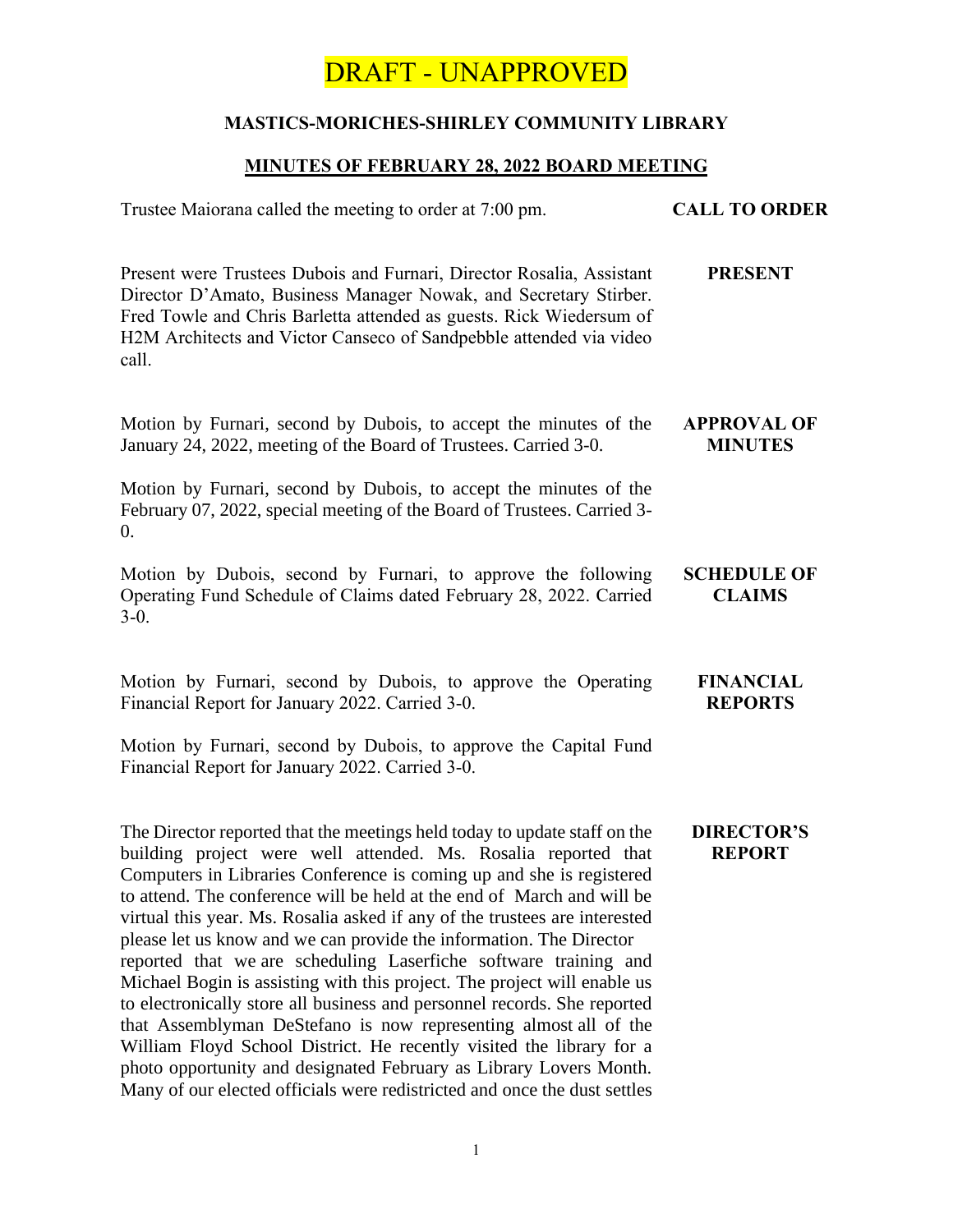we will arrange for a meeting. Ms. Rosalia reported that she is working with Victor and Sandpebble to develop a more specific game plan for closing the main building and starting renovation. She is looking into arranging for additional storage through the Library System and having PODS on the property. The Director then reported that all the departments are beginning to work on summer schedules and hoping to have all programs planned and in place for the upcoming months. Lastly the 2021 New York State Annual Library Report is complete and is being presented to the board to be approved tonight.

Ms. D'Amato reported that she is moving along with the budget/trustee vote. She reported that the new trustee application deadline is March  $7<sup>th</sup>$ and new voter registration day is March 29th. She is working on getting the ballots printed in Albany and they will be ready to go soon. The information relating to the vote is correct on our website and all the information will be reported in the April Newsletter which is being delivered March  $15<sup>th</sup>$  as well. She is coordinating all the efforts to ensure that everything will be transparent.

The Business Manager informed the board that there has been a slowdown in reported cases of COVID. Mr. Nowak then reported that the 2021 New York State Annual Report is complete and being presented at this meeting. He reported that we are working on the second Abandoned Property Report to remit funds to New York State. In addition, he is happy to report since the last meeting we have received approximately \$4,000,000 in property tax receipts from the school district. Lastly, he reported that the new van is in Rhode Island and hopefully will be here soon.

Motion by Furnari, second by Dubois, to approve the CS-150 report with the Director's recommended personnel changes. Carried 3-0. **CHANGES**

Motion by Dubois, second by Furnari, to approve the Board, Director, Assistant Director, Department Heads and/or designated staff to attend the Colonial Youth 'Casual Casino Night' dinner at Rock Hill Country Club on March 25, 2022, at a cost of \$75.00 per person for the dinner portion of the event, and to expend \$250.00 for a sign sponsorship. Carried 3-0.

#### **ASSISTANT DIRECTOR'S REPORT**

#### **BUSINESS MANAGER'S REPORT**

**PERSONNEL** 

#### **COMMUNITY EVENTS**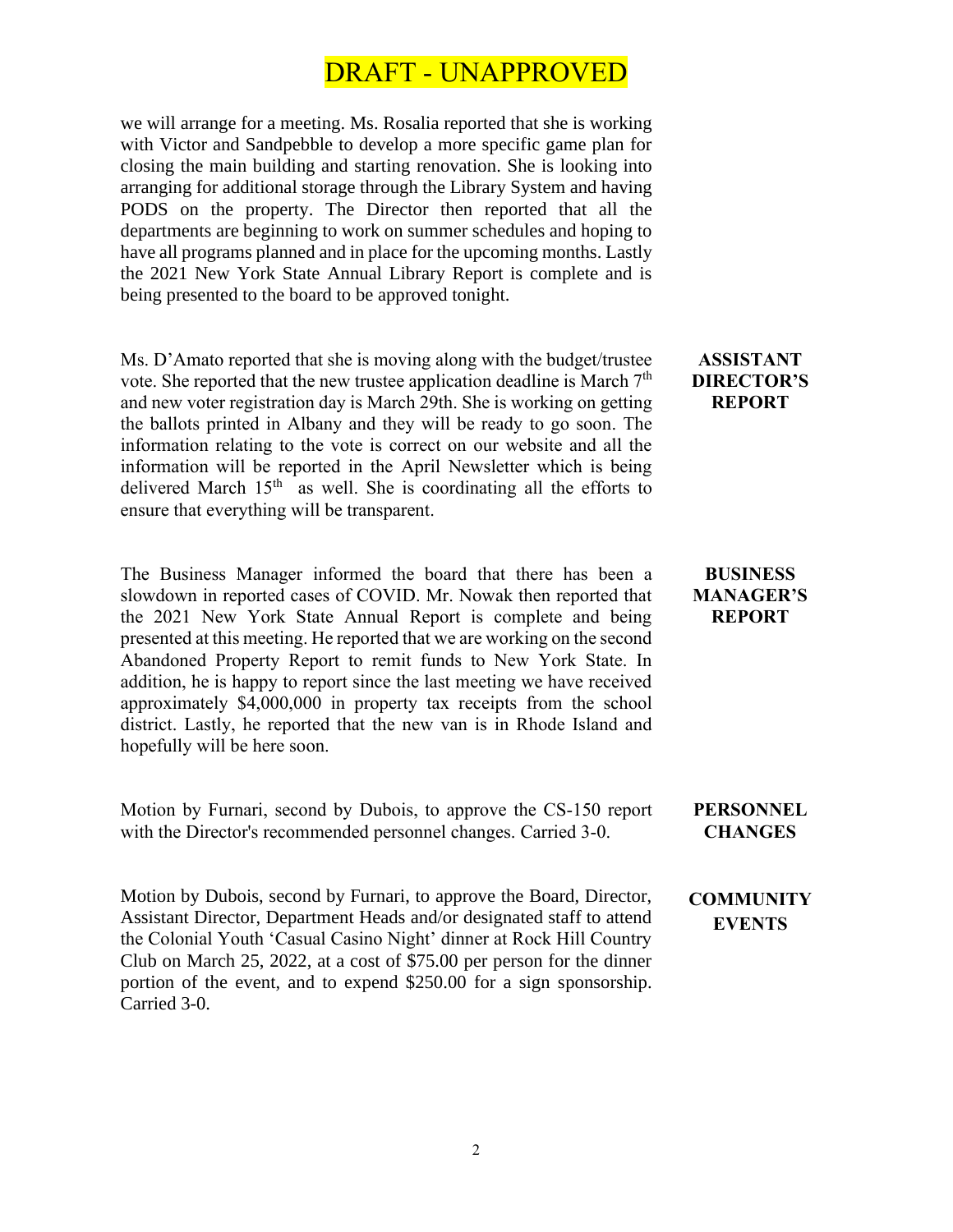Motion by Furnari, second by Dubois, to approve the following core election officials (subject to availability/substitution) for the 2022 budget vote at the remuneration rate of \$15.00 per hour:

**ELECTED OFFICIALS**

Registrar(s) March 30, 2022: 9 am – 9 pm

Ms. Ceil Prevete (Coordinator)

Election Inspectors April 5, 2022: 9am – 9pm

Ms. Ceil Prevete (Coordinator)

Mr. Michael Donohue (Inspector)

Martha Casaverde (Inspector)

Lina Tjondro (Inspector)

Carried 3-0.

Motion by Dubois, second by Furnari, to accept the 2021 New York State Annual Report for Public and Association Libraries as presented by Director Rosalia. Carried 3-0. **NEW YORK REPORT FOR PUBLIC LIBRARIES** Motion by Furnari, second by Dubois, to award the exterior aluminum entrance systems contract 08-8.300 to Arrow Steel Window Corp. in the total amount of \$129,000.00 which represents the base bid amount. Carried 3-0. **AWARDING OF BID** Motion by Dubois, second by Furnari, to move into Executive Session at 7:15 pm to discuss a contractual issue. Carried 3-0. **EXECUTIVE SESSION**

Motion by Furnari, second by Dubois, to leave Executive Session at 7:56 pm. Carried 3-0.

Board re-entered public session after leaving Executive Session.